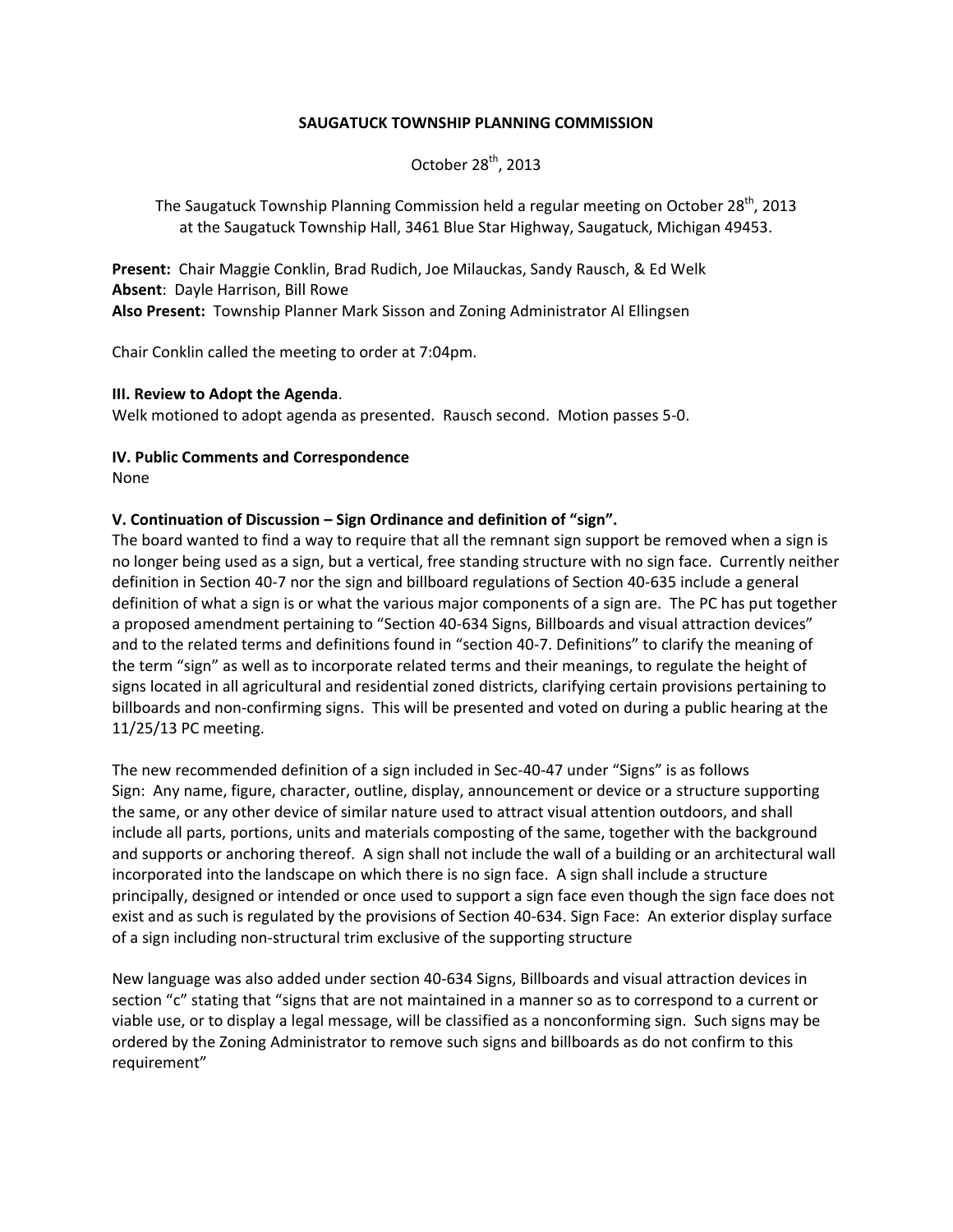A complete change was made under section 40-634 Signs, Billboards and visual attraction devices in section "j (1)" stating the following; "Unless exempted under 40-634(h), or otherwise authorized by the Planning Commission as part of the approval for an authorized SAU or PUD, no free standing sign (a sign not affixed to a building) located in an A-1, 1-2, R-1, R-2, R-3, R-3B or R-4 Zoned District, may exceed five feet in height from ground level. In any C-1, C-2, C-3 or I-I Zoned District, no sign structure shall exceed ten feet in height from ground level. For purposes of this section, ground level shall mean the Average Grade reference plane established at the base of the sign support structure (ref. definition of Average Grade).

# **VI. Continuation of Discussion – of Committee to study Hydraulic Fracturing or "Fracking", possible Ordinance**

The fracking committee (consisting of Rausch, Harrison and Rudich) is adding a 4<sup>th</sup> non-voting member. Larry Dickie of Saugatuck Township was approached by Harrison asking him to come to the meetings and join the committee. Chair Conklin welcomed Dickie to the committee as an official non-voting member. Rudich also updated the PC on the progress of the committee. They are meeting again on 11/11 working on an outline of an ordinance and would like to have something solid to present to the PC at the next meeting on 11/25.

### **VII. Consider alternative review and approval for "minor" and "major" private roads, including private driveways and shared driveways, private access drives and internal drives.**

A proposed amendment has been put together for Section 40-7 definitions to amend certain terms and add new terms pertaining to private roads and driveways, and amendments to Section 40-658-Private Roads to clarify the responsibilities of the Planning Commission, Zoning Administrator and Fire Official in the review and authorization of private roads when such roads are within or, provide access to a site condominium subdivision, platted subdivision, planning unit development (PUD), or other land development proposal, to amend the requirements for private road easements, to clarify the requirements for emergency and additional primary access points for developments served by the private roads and to clarify certain provisions pertaining to the enforcement of private road requirements. This will be presented and voted on during a public hearing at the 11/25/13 PC meeting.

Comment: Jim Bruinsma on behalf Singapore Dunes shared a couple concerns on the changes of the proposed ordinance amendment. In particular with respect to the new section "additional means of access", as the way the ordinance was laid out it before proposed amendments PC had "it could require a secondary means of emergency access if there were more than 30 units", now it says you can have 2 or more required means of access required by the Planning Commission. This is a particular concern to Singapore Dunes as they are in the middle of working on a multi-family development that would have more than 50 units and they would not have more than one access point due to Dugout Road access being rendered useless as it has not been maintained. Issues were all worked thru as part of federal court case, and we have entered into a consent judgment which says they (Singapore Dunes) cannot be required to have more than one means of access on to the property provided they meet any other conditions reasonably imposed by Fire chief or Township. The township cannot require Singapore Dunes to follow this due to the consent judgment. On the face of this, it appears it applies directly to his client's property and situation and creates a new potential requirement that didn't exist before that has to be dealt with. *Milauckas emphasized this portion of the proposed amended does not change or add any new requirements that are not presently in the ordinance.* Second concern was that he is getting approvals from all these different places (Fire Chief, DEQ, etc) and this adds another dynamic component and may require them to go back thru all these avenues, which is an issue of both time and cost.